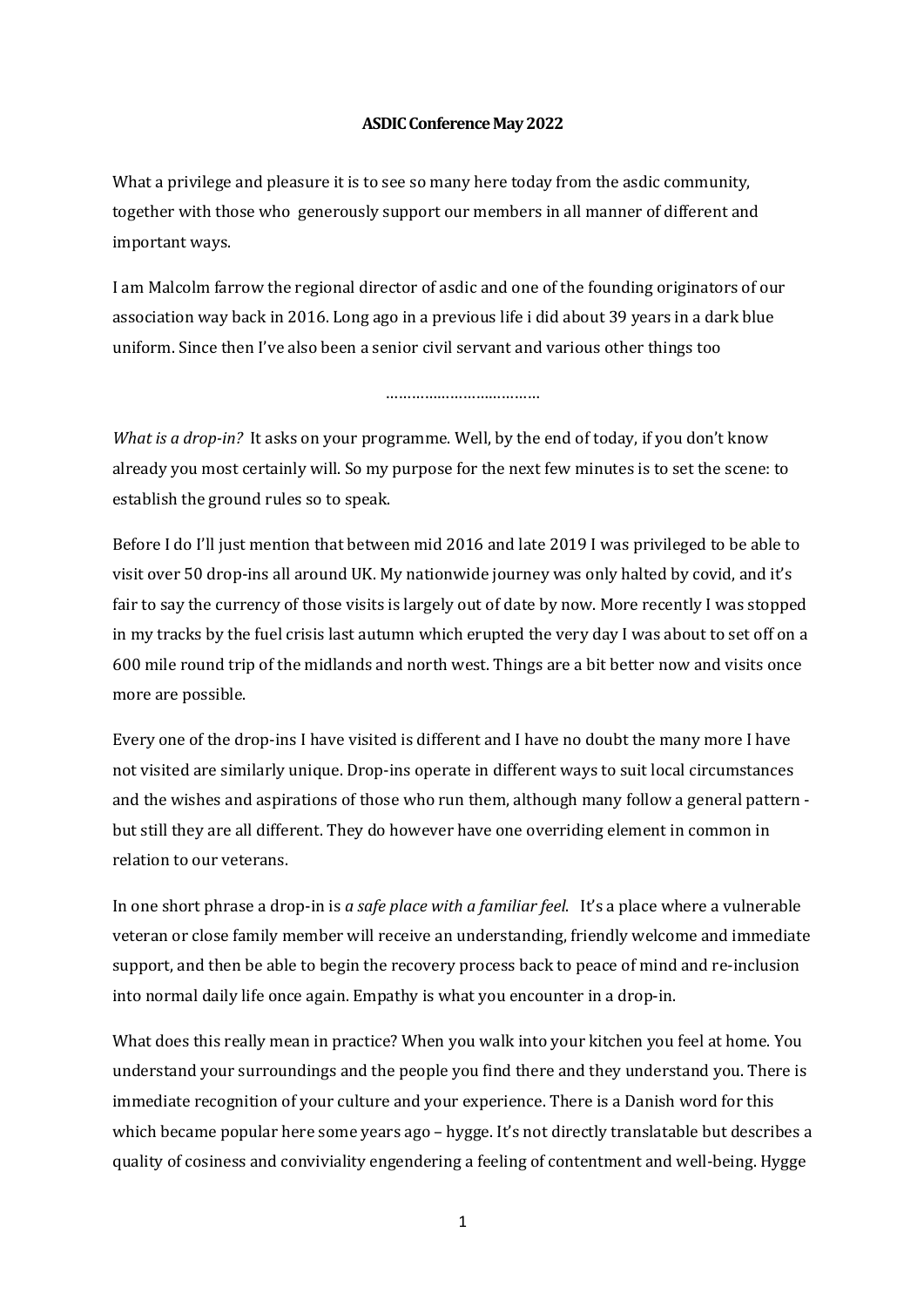isn't far from our warm little word 'hug' is it? That's not surprising because a hug provides emotional support and friendship whilst lowering blood pressure. We all need a hug from time to time and some of us sometimes need one quite urgently. So yes – when you walk into a dropin centre you get an empathetic virtual hug which is not judgemental and is blind to your particular service, regiment, specialisation, corps, rank or former military status. A drop-in recognises one thing only – the unique nature of military service which you experienced. We are all of one company in a drop-in. Never forget that.

So in essence a drop-in is the A&E department for the vulnerable veteran seeking help in his or her locality, especially at awkward times when other help may not be so readily available. The drop-in provides a friendly doorway which, depending on the need, very often leads onwards by managed referral to the NHS or the expert help of the established national or local charities. Drop-ins are a critical element in the overall patchwork of veteran support. They do not stand alone just as no other element of the patchwork stands alone. They are not in competition with bigger charities, nor an alternative to them, because every piece of the jigsaw is needed and asdic's purpose is to strengthen the linkage and the network. That is why we are all here in Leeds. 

But, you may say, isn't that what a breakfast club does and there a lots and lots of breakfast clubs all over the land. Yes there are and asdic works ever more closely with the breakfast clubs and of which we are a strong supporter. However the difference is quite simple. Breakfast clubs begin with a social theme whilst drop-ins begin with a welfare theme. Nevertheless many breakfast clubs go on to develop a welfare arm too and not infrequently morph into drop-ins or run a drop-in in parallel, whilst drop-ins very often expand the social side of their work as well and sometimes run a breakfast club in addition. Breakfast clubs and drop-ins are the two sides of the same coin, different but absolutely complimentary and mutually supportive.

It is also beneficial to understand what a drop-in is not. It is not a call centre; it is not an 'official' office; a signposting system or a bureaucratic organisation. Just think of the struggle Ukrainian refugees have ploughing through the completely inappropriate UK visa application process after their harrowing escape. That amounts to everything a drop-in is not. Vulnerable refugees need a drop-in not a clerk. Just the same way as vulnerable service leavers need empathetic support when their lives have hit the buffers.

Here i throw in a quick comment on nomenclature. We use the term 'veterans' a lot, but many of those needing the support of a drop-in do not like that term and will not use it, especially younger ones. They very reasonably prefer to be called service-leavers. After all a 30 year old is hardly a veteran is he or increasingly  $-$  is she?

2